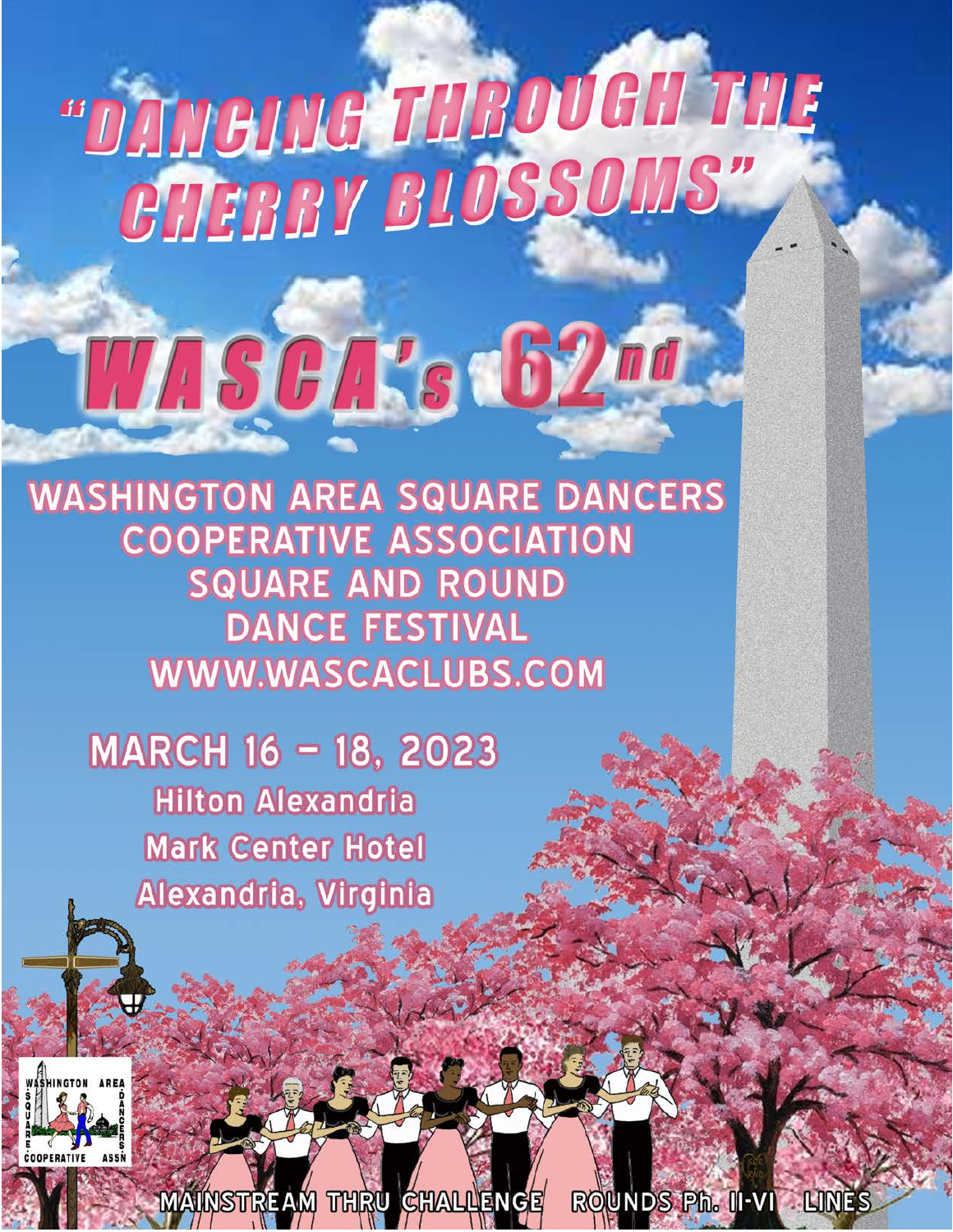#### **WASCA's 62nd Spring Square and Round Dance Festival**

**Sponsored by the Washington DC Area Square Dancers Cooperative Association** 

**"DANCING THROUGH THE CHERRY BLOSSOMS" March 16, 17, 18, 2023** 

Square Dancing \* Mainstream to Challenge \* Round Dancing - Phases II to VI

**DIRECTORS: Ginny Fromel (301) 552-1576 – 6400 85th Pl., New Carrollton, MD 20784** 

**Rene & Mike Hermann (301) 839-1691 – 6805 Haven Ave, Oxon Hill, MD 20745** 

 **2023FestivalDirectors@wascaclubs.com** 

#### **2023 Festival Hotel Rates**

Hilton Alexandria Mark Center, 5000 Seminary Rd., Alexandria, VA 22311

**Run of House, Double Queens:** 

**(1-2 Persons=\$119+tax & 3-4 Persons=\$129+tax)** 

**1 Bedroom Tower Suite: 1-4 Persons =**  $$226 + tax$ 

**Parlor Tower Suites: 1-4 Persons =**  $$345 + tax$ 

**Prevailing Tax, currently**  $(14.5\% + $1^{25}$  **daily per room)** Check-in time at 4 pm, Check-out time is 11 am

Preference choice is not guaranteed and subject to availability. *Space available, hotel self-parking is \$5/day for all guests of WASCA with in and out privileges for overnight guests only.* 

#### *Housing Reservations*

Hotel Reservations  $&$  Cancellations are to be made only with the Festival Housing Chairmen Stephanie & Joe Corson. Complete the Housing form (bottom half) indicating lodging desired. Please include your deposit of the first night's room and tax or a credit card number, required to guarantee your reservation  $\&$  send it to the Housing Chairmen. You will NOT receive the special rate if you **4) reserve through the hotel.** Preference will be given to those reserving for 3 nights.

If dancers check out early, they have to pay for the  $unused$  room nights except in cases of emergency. **Only the Festival Director can approve early checkouts.** *The Deadline for reserving rooms with Festival pricing is February 4, 2023.* 

#### $$

Complete the Registration form (top half) and send it to the Registration Chairmen. A Confirmation will be sent to you after **5/1/2022**. If you find that you cannot attend the Festival, email, write or call about canceling your registration. Please report to the registration desk when you arrive at the Festival. Registration badges will be given at that time and these badges must be worn at all times. No pre-printed/laminated badges will be processed after 3/1/2023.

#### *<i>Photo Disclaimer*

By registering and participating in the WASCA Festival, you give your consent and authorization for your likeness in photograph(s) or video(s) to be used in WASCA's publications and in any and all other media, whether now known or hereafter existing. You further acknowledge and agree that you will make no monetary or other claim against WASCA for the use of any WASCA Festival photographs or videos which contain your likeness.

**REGISTRARS: Jeff & Bobbi Fuhr 15529 Quince Ridge Lane, N. Potomac, MD 20878 (301) 926-3955 FestivalRegistration@wascaclubs.com** 

**HOUSING: Stephanie & Joe Corson 12427 Kemmerton Lane, Bowie, MD 20715 (301) 262-3002 FestivalHousing@wascaclubs.com** 

#### **Hearing Assist Equipment**

Available in: Magnolia, Terrace, Plaza B&C, Arbors

#### $$

| <b>Adult Registration</b> – Full Festival     | \$50.00 |
|-----------------------------------------------|---------|
| <b>On-site Registrations or Registrations</b> |         |
| <b>Received After March 1, 2023</b>           | \$60.00 |
| <b>Children 17 and under</b> – Full Festival: | \$20.00 |

#### *Tentative Schedule*

| Thursday:      | Opening Ceremonies $-7$ pm                                              |
|----------------|-------------------------------------------------------------------------|
| <b>Friday:</b> | Dancing $-8$ pm to at least 11 pm<br>Dancing $-10$ am to at least 11 pm |
|                | Sewing Panel $-1$ pm                                                    |
|                | Friday Night Entertainment $-11$ pm                                     |
| Saturday:      | Dancing $-10$ am to at least 11pm                                       |
|                | Student Invitationals - 12 Noon                                         |
|                | Die-Hard $-11$ pm to ??                                                 |

#### **Youth Dancer Program**

**Shannon Simmons & Judy Mitchell**  $(240)$  398-0759 FestivalYouthProgram@wascaclubs.com

#### *<u>Solo Dancer Program</u>*

**Sharon Cockram** (301) 794-7799 FestivalSoloProgram@wascaclubs.com

#### *Appropriate Casual Dress Allowed until 6 PM*

Please, no sweatpants, shorts or T-shirts with questionable logos and/or sayings.

#### *Fraditional Square/Round Dance Attire for the Evening Required (After 6pm)*

Long sleeve shirts, long pants or dress jeans, bolo tie or scarf, square dance dress, skirt/blouse ensemble, prairie skirt or evening attire.

By attending WASCA, you and any guests voluntarily assume all risks related to exposure to COVID-19 and agree not to hold WASCA or the venue for any illness or injury.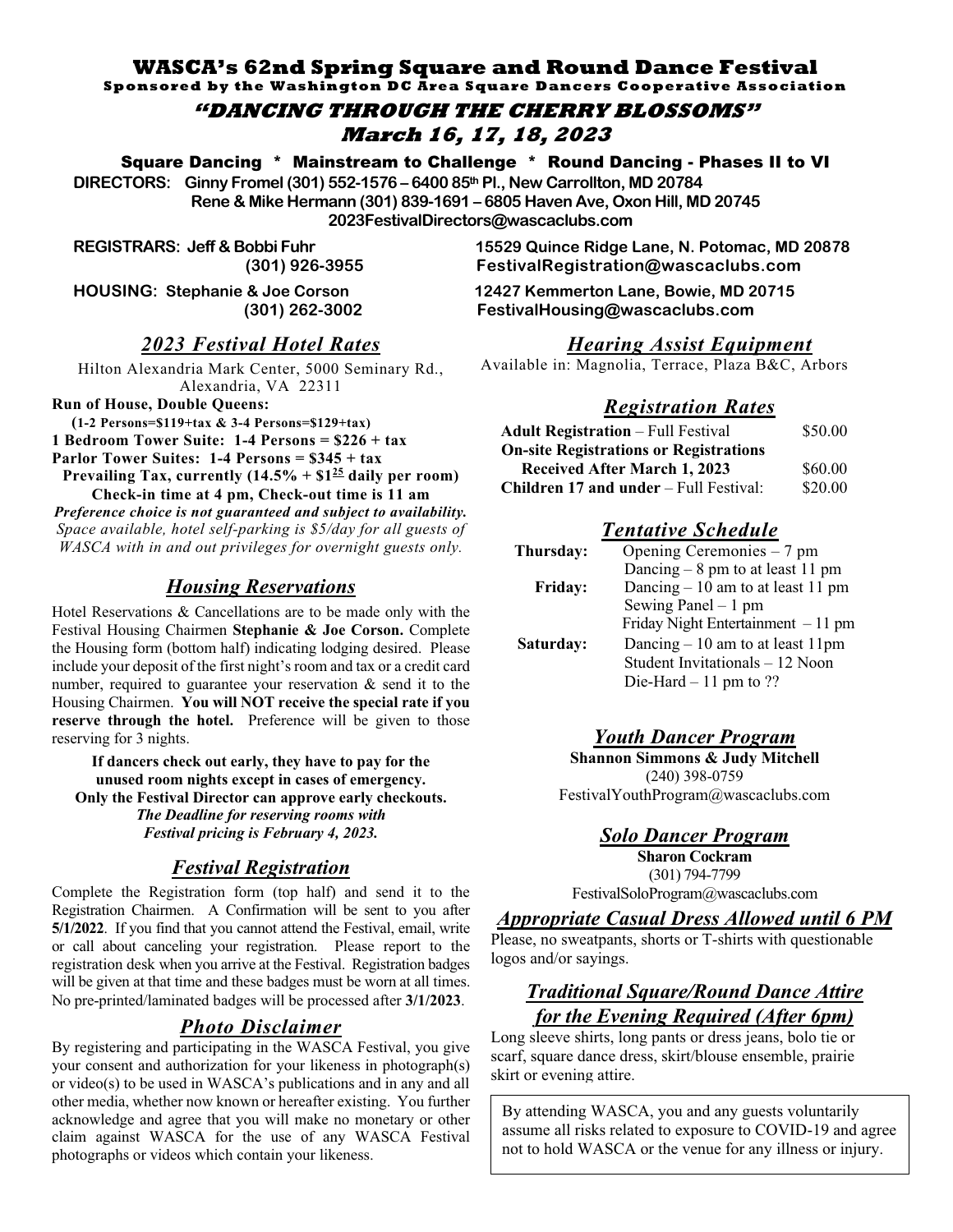### **WASCA's 2023** "Dancing Through The Cherry Blossoms"

**WASCA's 62nd Spring Square & Round Dance Festival** 

| JOE SALTEL -- TEXAS<br>TOM MILLER -- Pennsylvania                                                        | MIKE SIKORSKY -- Arizona<br>MIKE SEASTROM -- CALIFORNIA | <b><i>"BANCING THROUGH THE</i></b><br><b>CHERRY BLOSSOMS"</b> |
|----------------------------------------------------------------------------------------------------------|---------------------------------------------------------|---------------------------------------------------------------|
| ERIC HENERLAU -- California<br>BUDDY WEAVER -- California                                                | BILL HARRISON -- Maryland<br>JEREMY BUTLER -- Virginia  |                                                               |
| RANDY & MARIE PRESKITT -- Washington REY & SHERRY GARZA -- CALIFORNIA<br>CURT & TAMMY WORLOCK -- Florida | RANDY LEWIS & DEBBIE OLSON -- OREGON                    |                                                               |
| - DOUG & DONNA RILEY -- Virginia                                                                         |                                                         | WASCA Spring Festival<br>March 16 - 18, 2023                  |

#### **DIRECTORS: GINNY FROMEL AND RENE & MIKE HERMANN** 2023FestivalDirectors@wascaclubs.com

|                                                                                                                                                                                                                                                                                                                                                                                                                    | <b>Festival Registration</b> |                                                                                                                                                                                                                        |                                        |  |
|--------------------------------------------------------------------------------------------------------------------------------------------------------------------------------------------------------------------------------------------------------------------------------------------------------------------------------------------------------------------------------------------------------------------|------------------------------|------------------------------------------------------------------------------------------------------------------------------------------------------------------------------------------------------------------------|----------------------------------------|--|
| Adult #1(Badge Name): $\frac{1}{(FIRST)}$                                                                                                                                                                                                                                                                                                                                                                          |                              |                                                                                                                                                                                                                        |                                        |  |
| (LAST)                                                                                                                                                                                                                                                                                                                                                                                                             |                              | $\frac{\text{(FIRST)}}{\text{Child:}}$                                                                                                                                                                                 | (LAST)                                 |  |
|                                                                                                                                                                                                                                                                                                                                                                                                                    | (FIRST)                      | (LAST)<br>(FIRST)<br>_ Zip: ___                                                                                                                                                                                        | (LAST)                                 |  |
|                                                                                                                                                                                                                                                                                                                                                                                                                    | Squares:                     | $\Box$ M $\Box$ P                                                                                                                                                                                                      | $\vert$ DBD $\vert$ $\vert$ A          |  |
| Email: Email: All and the state of the state of the state of the state of the state of the state of the state of the state of the state of the state of the state of the state of the state of the state of the state of the s                                                                                                                                                                                     | Rounds:<br>Lines: $\Box$     | $\Box$ II $\Box$ III<br>$\Box$ IV<br>Solo Dancer: □                                                                                                                                                                    | $\Box$ V<br>VI                         |  |
| Adults at \$50.00 - Full Festival Registration<br>On-site Registrations or Registrations Received after March 1, 2023 = \$60<br>Children (17 & under) at $$20.00 - Full Festival Region$                                                                                                                                                                                                                           | <b>Total Amount Enclosed</b> |                                                                                                                                                                                                                        |                                        |  |
| Please indicate method of payment:                                                                                                                                                                                                                                                                                                                                                                                 |                              | $\square_{\text{Cash}}\ \square_{\text{Check}}\ \square_{\text{Money Order}}\ \square_{\text{Visa}}\ \square_{\text{MasterCard}}$ (NOTE: ANY CHARGE WILL APPEAR AS WASHINGTON AREA SQUARE DANCE COOPERATIVE GREENBELT) |                                        |  |
|                                                                                                                                                                                                                                                                                                                                                                                                                    |                              |                                                                                                                                                                                                                        |                                        |  |
| Housing Reservations - Hilton Alexandria Mark Center Hotel, Alexandria, VA                                                                                                                                                                                                                                                                                                                                         |                              | (301) 926-3955 FestivalRegistration@wascaclubs.com<br>Deadline for festival pricing on rooms is 2/4/2023                                                                                                               |                                        |  |
|                                                                                                                                                                                                                                                                                                                                                                                                                    |                              |                                                                                                                                                                                                                        |                                        |  |
|                                                                                                                                                                                                                                                                                                                                                                                                                    |                              |                                                                                                                                                                                                                        |                                        |  |
|                                                                                                                                                                                                                                                                                                                                                                                                                    |                              |                                                                                                                                                                                                                        |                                        |  |
| Number of People: Phone: (Changelet and Email: Email: Email:                                                                                                                                                                                                                                                                                                                                                       |                              |                                                                                                                                                                                                                        |                                        |  |
| <b>Deposit Required:</b> First Night's Room + Prevailing Tax $(14.5\% + $1^{25}$ Occupancy Fee). Penalty charge for early checkout.<br>$\Box$ 1 - 2 persons=\$119+Tax $\Box$ 3 - 4 persons=\$129+Tax $\Box$ 1BR Tower Suite=\$226+Tax $\Box$ Parlor Tower Suites=\$345+Tax<br>ENTIRE HOTEL IS SMOKE FREE & ALL ROOMS HAVE REFRIGERATORS<br>$\Box$ Queen/Queen $\Box$ King $\Box$ No Preference<br><b>Bed Type:</b> |                              | $\Box$ Roommate:                                                                                                                                                                                                       |                                        |  |
| $\Box$ Wed. Mar. 15 $\Box$ Thurs. Mar. 16<br>Please reserve room for:<br>□ Check □ Money Order □ Visa □ MasterCard □ American Express □ Diners                                                                                                                                                                                                                                                                     |                              | $\Box$ Fri. Mar. 17                                                                                                                                                                                                    | $\Box$ Sat. Mar. 18<br>$\Box$ Discover |  |
|                                                                                                                                                                                                                                                                                                                                                                                                                    |                              |                                                                                                                                                                                                                        |                                        |  |
|                                                                                                                                                                                                                                                                                                                                                                                                                    |                              |                                                                                                                                                                                                                        |                                        |  |
| Please make checks and money orders payable to <b>Hilton Alexandria Mark Center Hotel</b> .                                                                                                                                                                                                                                                                                                                        |                              |                                                                                                                                                                                                                        |                                        |  |
| Send to: STEPHANIE & JOE CORSON 12427 Kemmerton Lane, Bowie, MD 20715<br>(301) 262-3002 FestivalHousing@wascaclubs.com                                                                                                                                                                                                                                                                                             |                              |                                                                                                                                                                                                                        |                                        |  |